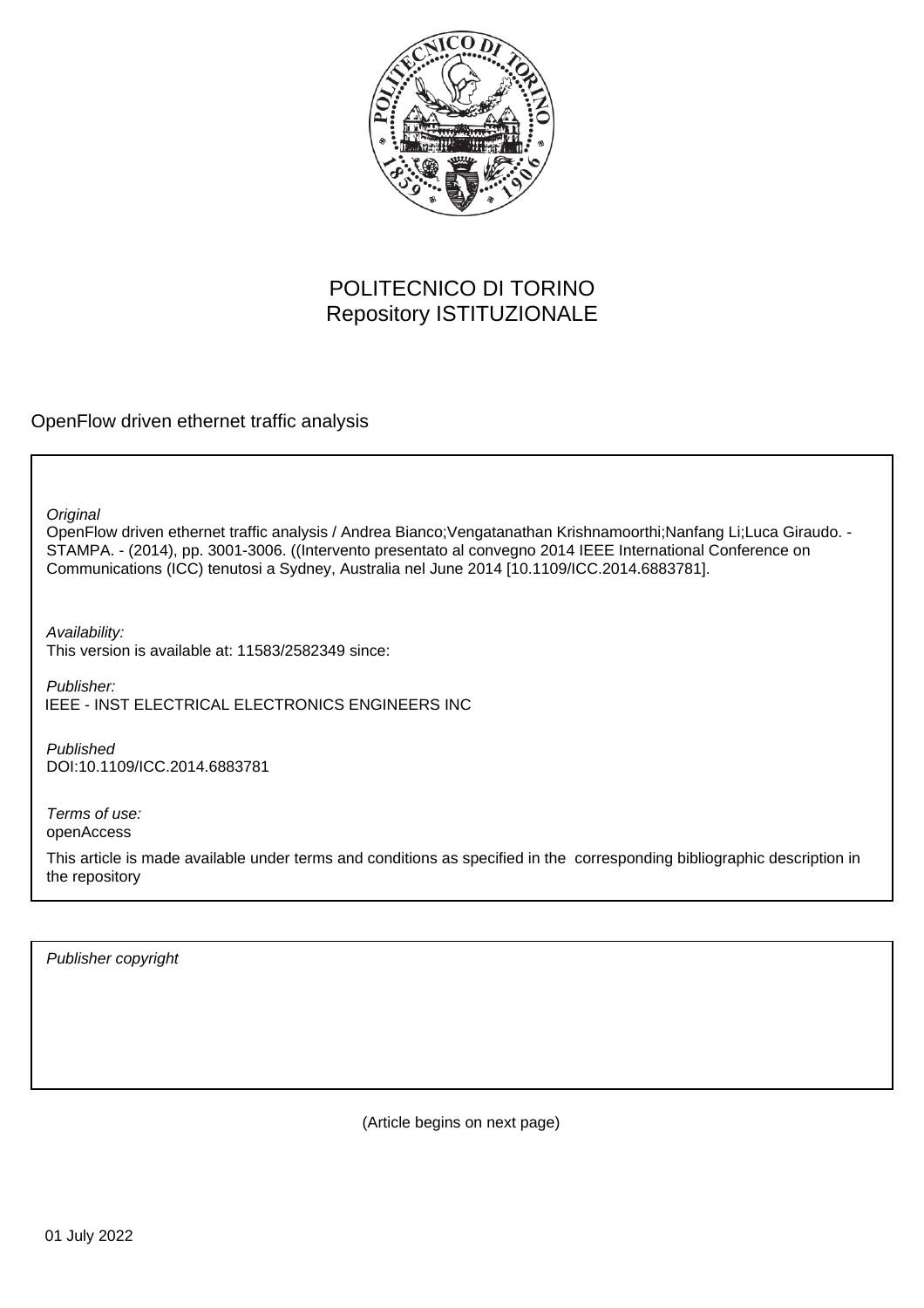# OpenFlow Driven Ethernet Traffic Analysis

Andrea Bianco<sup>∗</sup> , Vengatanathan Krishnamoorthi† , Nanfang Li<sup>∗</sup> Luca Giraudo‡

<sup>∗</sup>Dipartimento di Elettronica e delle Telecomunicazioni, Politecnico di Torino, Italy,

<sup>†</sup>Department of Computer and Information Science Linkoping university, Sweden,

‡VMware, Inc, USA.

Email: <sup>∗</sup>{firstname.lastname}@polito.it, †{firstname.lastname}@liu.se ‡{lgiraudo}@vmware.com

*Abstract*—Software Defined Networking (SDN) is a new networking paradigm that permits to slice network infrastructures. An example of SDN is the OpenFlow framework, where the control plane runs on a separate device, called controller, that manages data forwarding switches. The OpenFlow protocol ensures communications between OpenFlow switches and the OpenFlow controller. Before widely deploying OpenFlow based networks, scalability and performance of such networks should be studied and better understood.

In this paper, the scalability of NOX, one of the most popular OpenFlow controller, is analyzed through both simulation and lab measurements. We perform an Ethernet trace analysis on the controller by defining flow characteristics as would be seen by an OpenFlow controller. We study the potential trace impact on an OpenFlow controller, analyzing among others, the number of flows, flow inter arrival times, traffic volumes and flow size distribution. Our results permit to discuss the feasibility of running OpenFlow networks with a single commodity PC as the controller in a mid-size campus network.

#### I. INTRODUCTION

Production networks must provide a high degree of availability and security, because networks are a critical component of today's world. At the same time running research experiments on realistic networks is fundamental to test new features for future networks, but innovative network protocols and architectures barely find a chance to be tested on a production network. These two trends are often in contrast on real networks. To avoid modifying the installed base, several new network protocols have been introduced to meet the new demands, leading to a complex and ossified network architecture.

To cope with this problem, projects like GENI [1] and FEDERICA [2] propose to slice network resources through network virtualization. In such architectures, it becomes possible to run experiments on a potentially large scale network within a given network slice without interfering with other slices. These solutions are promising but cannot be readily used today in production networks and require considerable investments.

Fairly recently, OpenFlow has been proposed in the framework of the 4D network architecture [3]. OpenFlow separates the control plane (Decision, Dissemination) and data plane (Discovery, Data) to greatly simplifying network management. Furthermore, administrators run all management and control functions in a single device, the OpenFlow controller, it would be possible to slice the architecture into a production network and several experimental networks with very limited interaction among them. These benefits are mainly due to the flow-based traffic switching/forwarding mechanism and to the centralized control paradigm. The OpenFlow controller has a global view of the network and configures the switches to forward packets on the basis of a specified flow definition. All control and management functionalities, e.g., routing decision, QoS management, flow identification, are performed in the controller. The OpenFlow switch simply acts as a forwarding engine that operates according to the rules set up in the forwarding flow-based table(s) by the OpenFlow controller.

Before widely deploying an OpenFlow network, performance and scalability features must be carefully studied. The most critical component is the centralized OpenFlow controller. In this paper we choose NOX [4], one of the most popular OpenFlow controller, and we study its performance through simulation and in-lab measurements. Furthermore, we analyze traffic traces captured on the Politecnico di Torino Ethernet-based campus network. More precisely, we extract packet headers to determine flow behaviour as if the captured traffic was running in an OpenFlow based infrastructure, to study the flow arrival load in an OpenFlow controller that manages the OpenFlow network. The analysis permits to identify the average and worst case loads on the OpenFlow controller. Flow size distribution, flow inter-arrival times and traffic volumes are also derived.

# II. RELATED WORK

Many SDN controllers exists nowadays, for instance, NEC proposed the ProgrammableFlow controller [5], Big Switch Network has the Big Network Controller [6] and Cisco developed the XNC (Extensible Network Controller) [7]. These are all proprietary solutions. In the meantime, open souce controllers like Beacon [8], Floodlight [9], Nox/Pox [4] and Flowvisor [10] are quit popular as well. Given the large amount of SDN controllers, the benchmarking of their performance could be very important for selection. To the best of our knowledge, Few works related to OpenFlow controller performance and benchmarking exist in the literature. We briefly discuss the main differences of the existing works with respect to our approach. OpenFlow wiki page [11] presents some benchmark results obtained by using cbench [12] for three different OpenFlow controller implementations, namely NOX, Beacon and Maestro. The results were obtained by exploiting the boost libraries and Google's thread-caching malloc features. Our work focus on the performance provided by off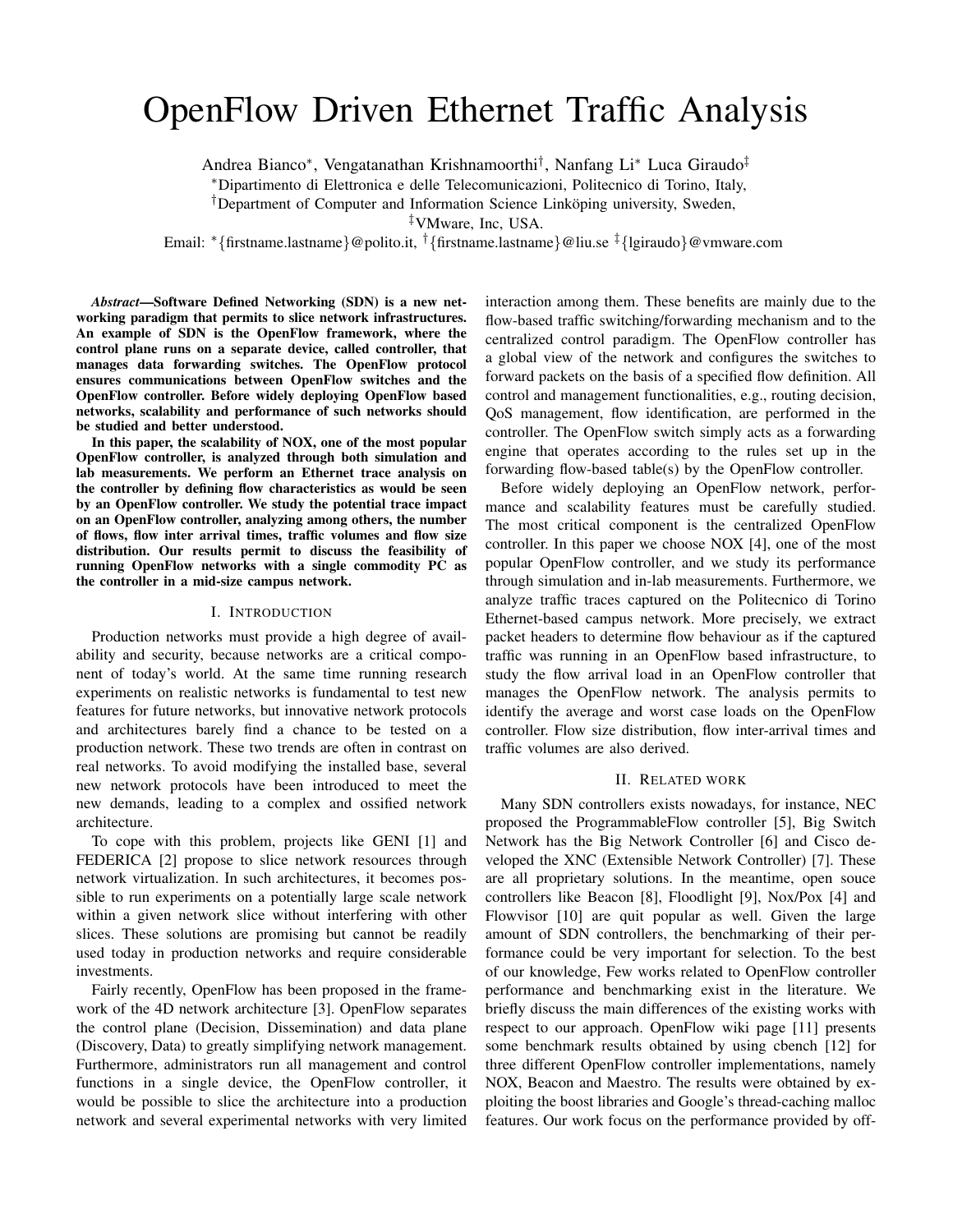the-shell PC without any hardware and software optimization. In [13] the authors have presented an open software framework which permits to test the OpenFlow-enabled switches. The main conclusion of this work is that it is essential to consider the data plane and the control plane traffic together for accurate performance evaluation, rather than only concentrate on the control plane traffic. During our experiments and trace analysis, we followed their suggestion and combined the control and data plane traffic together to evaluate the controller performance. Jarschel et al. [14] presented a model for estimating the forwarding speed and blocking probability of an hardware based OpenFlow switch. By using such a model, it is possible to estimate the switch performance under any given traffic input. It would be interesting to extend their work to support software OpenFlow switch to compare our experimental results with their analytical results, we leave this as future work. Finally, NOX-MT [15], an optimized multi-threaded NOX contorller targeting on multicore server has been developed, the performance results show that it can efficiently utilize additional computation resource from many core server and it outperforms all the existing controllers.

# III. OPENFLOW CONTROLLER PERFORMANCE

In this section we analyze one of the OpenFlow controllers, named NOX, and highlight its performance limitations, which will be used to evaluate OpenFlow network scalability using the captured traces in following sections. NOX is one of the most common OpenFlow controllers, originally developed at Nicira Networks. It became public in 2008 and, since then, many researchers integrated different applications into NOX, making it even more popular. We cloned the NOX "destiny" branch from github because this version is multi-threaded, with optimized code. We tested NOX's performance using first cbench [12] and later via in-lab measurements. The controller is hosted on a commodity off-the-shelf PC equipped with an Intel Xeon dual-core processor at 3Ghz, the RAM is 8GBs (667Mhz DDR2 SDRAM). All Ethernet interfaces are gigabit capable and the OS is 32bit Ubuntu 9.10 with kernel version 2.6.31-14.

#### *A. Cbench Simulation Test*

Cbench emulates an OpenFlow network with a variable number of switches and end hosts. All switches are OpenFlow enabled, and send new flow requests to the controller and record response statistics. Cbench supports two operational modes: latency mode and throughput mode. In latency mode, cbench sends one request (i.e, packet in) to the controller and waits for the response (i.e, flow mod) before sending the next request. In throughput mode, cbench tries to send many requests simultaneously so as to find the maximum controller throughput. More precisely, cbench adapts the request rate to reach a balance, i.e,  $\# packet \ in = #flow \ mod.$  which defines the controller's throughput.

The server running the NOX controller is a Dell server equipped with an Intel Xeon dual core running at 3.0GHz.



Fig. 1: Openflow controller NOX performance test under cbench as the number of switch increases, in latency mode and in throughput mode

Fig. 1 shows the NOX throughput for the switching appli $cation<sup>1</sup>$  as a function of the network size, i.e, the number of switches connected to it. When cbench runs in latency mode, few switches are not able to saturate the controller. As soon as the number of switches exceeds 8, the response from the controller becomes stable, around 52000 packets per second (pps). On the other hand, cbench running at throughput mode easily saturates the controller, even with a single switch in the network. Increasing the number of switches does not significantly modify controller's performance. When running NOX in multi-thread mode, throughput improvement is very limited. The curves in latency mode and throughput mode are very similar, and, in both cases, the controller can forward 52000pps. Thus, a commodity server running NOX OpenFlow controller could handle roughly 52000 flows per second.

#### *B. In-lab Experimental Test*

Although the controller performs similarly during the test with cbench in different modes, the software based simulation approach could be misleading and the accuracy of such an approach is always open to question. To confirm our results, we built a testbed in our lab, as shown in Fig. 2. PC1 is the same server as the previous one and it runs the NOX controller, while PC2-PC5 are standard servers running Open VSwitch (OVS) [16], a software implementation of the Open-Flow switch. The hardware traffic generator and receivers are Agilent N2X RouterTester [17] with multiple Gigabyte modules. During our experiments, we activate each switch and check if the bottleneck is the switch or the controller. If the switch is the bottleneck, we incrementally add more switches to saturate the controller.

As shown in Fig. 3, since one switch can handle at most 22000pps, based on the previous evaluation we know that this volume is too low to saturate the NOX controller. As the input load increases, the switch starts to drop packets, thus further

<sup>&</sup>lt;sup>1</sup> Preliminary results show that NOX switching and routing applications perform very similarly in terms of flow handling capabilities. Thus, we stick to NOX switching in this section.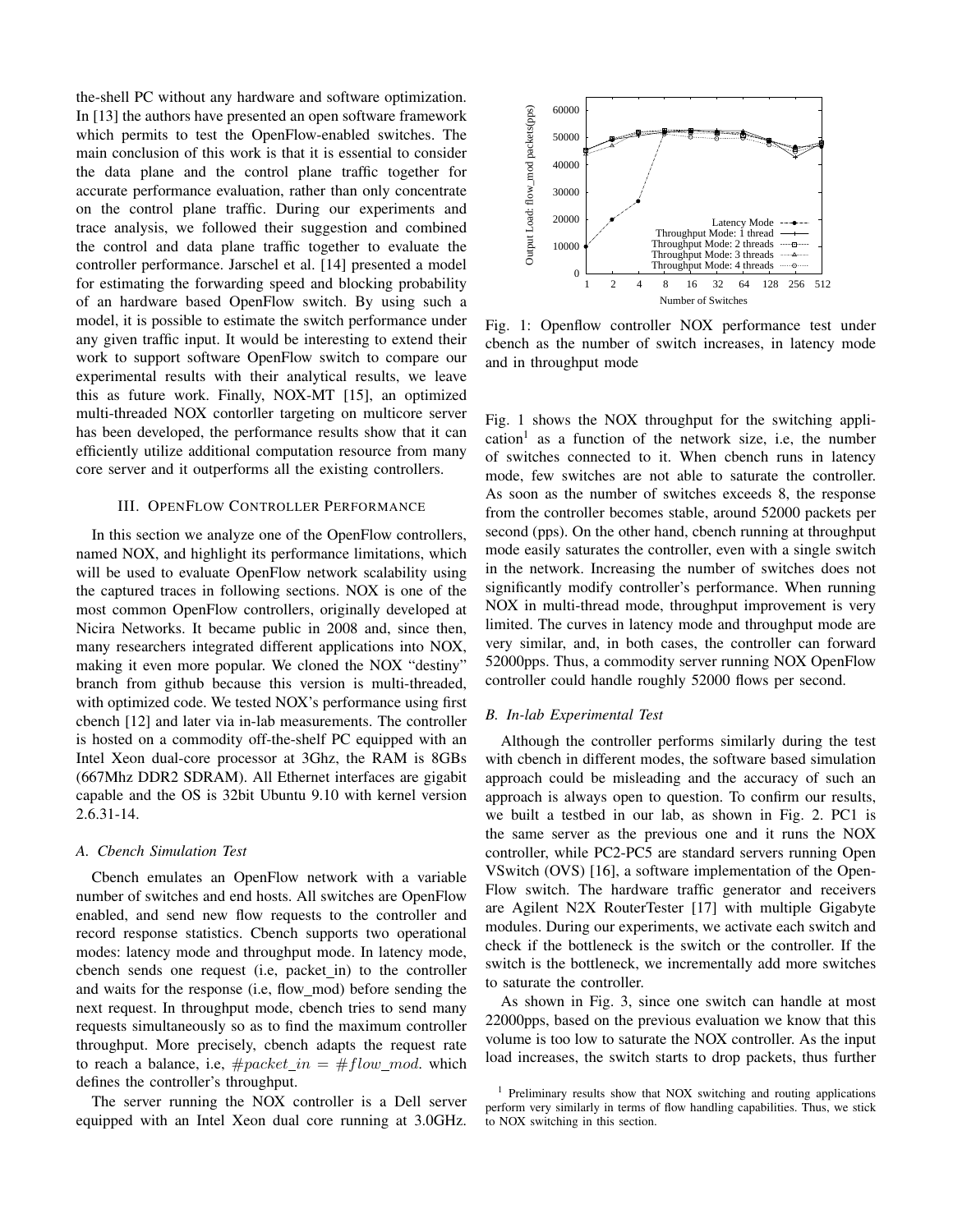

Fig. 2: The hardware topology of Openflow controller NOX performance test with in-lab experiment



Fig. 3: The results of Openflow controller NOX performance test with in-lab experiment

reducing the controller load. This could be mitigated with more switches being active simultaneously. When activating the 2nd, 3rd and finally the 4th switches, controller loads over 52000pps could be successfully obtained. The CPU loads on the NOX server and switches were also checked to confirm that the bottleneck is at the controller and not at the switches.

The experimental results obtained from the cbench and inlab measurements are coherent. In summary, a commodity PC running the NOX OpenFlow controller can handle around 52000 flows per second. In the remainder of this paper, we capture and analyze traffic traces to understand if the NOX OpenFlow controller is able to handle flows generated in a middle sized campus network.

#### IV. TRAFFIC ANALYSIS METHODOLOGY

We wish to cross validate the controller performance with Ethernet based traces. Indeed, our objective is to study OpenFlow flow characteristics, which are fundamental to the controller. We are not running an OpenFlow network, but we captured the campus network traffic and extracted information valuable from an OpenFlow network's point of view. Although we captured traffic on a conventional Ethernet network, packets can be analyzed in terms of OpenFlow applications running in the controller. i.e., identifying flows

|          | Duration | Packets     | Size     |
|----------|----------|-------------|----------|
| External | 24 hours | 156.984.191 | 13.78 GB |
| Internal | 24 hours | 138,286,565 | 13.78 GB |

TABLE I: Trace Characteristics

for different OpenFlow control applications. We choose three different control applications to study:

- 1) OpenFlow: Switching based on all packet header fields defined in OpenFlow specification [18];
- 2) Layer234: Switching based on source/destination MAC, IP addresses and TCP/UDP port numbers;
- 3) Layer23: Switching based on source/destination MAC and IP addresses.

We assume that there is a single controller to handle all the traffic inside the campus network, and that all networking nodes are OpenFlow enabled devices.

The Politecnico di Torino campus backbone network is based on a multi-root tree topology. Each switch in a Department is connected to two backbone core routers for redundancy; the remaining switching nodes inside the Department form a tree.

The traces used for the analysis were taken from two links of the DET (Dipartimento di Elettronica e delle Telecomunicazioni), one inside the department (named internal link) and the other one connecting the backbone and the department gateway (named external link). There are roughly 1000 active hosts in the department and more than 5000 hosts in the campus network. We captured packets for a week, from January 23rd until January 29th 2012, with TCPDUMP from a standard Linux PC. Only packet header fields were recorded. More than 60GB binary data in pcap format for each link have been captured. To process data, we exploit libtrace [19] to get target header fields according to different control applications. The time-stamp for each packet has also been analyzed to derive flow inter-arrival time information. Several ad hoc scripts were used to extract interesting parameters from the traces.

#### V. TRACE ANALYSIS

We present the main results obtained by analyzing the traces considering different OpenFlow control applications. All the results fix the Flow Inactivity Time (FIT) parameter at 5s, i.e., if no packet belonging to a given flow is received for more than 5s, the corresponding flow entry is removed from the switches' flow table, except the results directly measuring the FIT value impact on controller. The 5s value was obtained by the source code inspection of the NOX [4] controller.

|          | Control application  | Number of flows | Avg flows/s |
|----------|----------------------|-----------------|-------------|
| External | OpenFlow             | 9693169         | 112.19      |
|          | Layer <sub>234</sub> | 9672603         | 111.95      |
|          | Layer <sub>23</sub>  | 6347418         | 73.47       |
| Internal | OpenFlow             | 8034403         | 92.99       |
|          | Layer <sub>234</sub> | 8018252         | 92.80       |
|          | Layer <sub>23</sub>  | 5342101         | 61.83       |

TABLE II: Overall Statistics without the Scan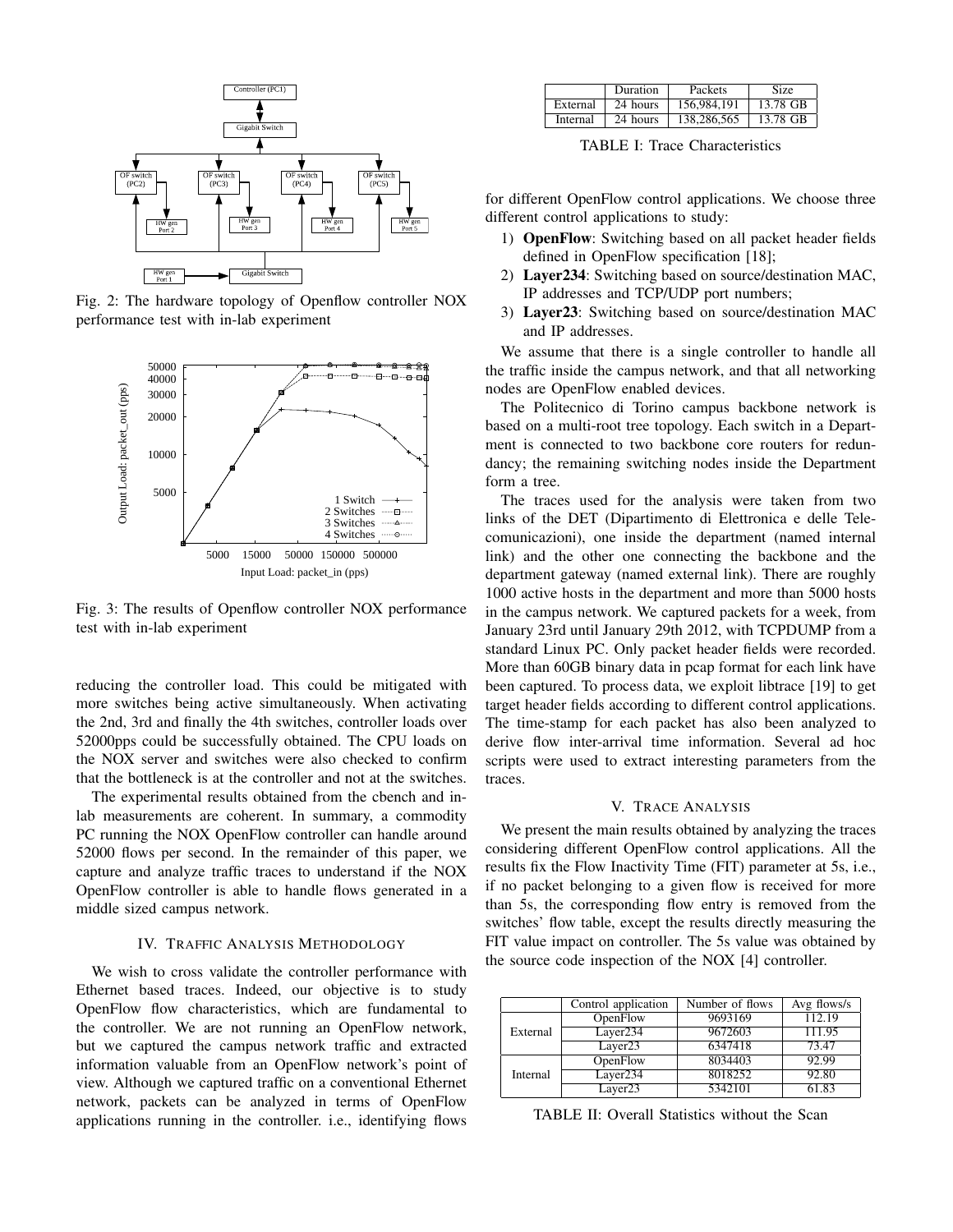#### *A. Daily Trace Statistics: Scanning Detection*

Due to the lack of space, we only report the main results obtained by analyzing the large data set. We selected the 24 hours trace from Wed 9:30am until Thursday 9:30am to perform the daily analysis.

Tab. I and II report the aggregate statistics. We run the same statistical analysis by considering different time scales: 60min, 30min, 5min and 5s respectively. The results are shown in Figs. 4 and 5. We only include graphs related to 5min time scale. Fig. 4 reports results for the external link traffic. Quite surprisingly, we discovered that the number of flows varies significantly during the day. The maximum number of flows is almost 10 times larger than the minimum one, and there is no evident day-night behavior for the number of flows. The same phenomenon is observed for the flow inter-arrival time, but not for the traffic volumes. This effect is not seen if the traces are analyzed over 30 minutes or 60 minutes intervals, but only for the 5min and 5s intervals. Since the traffic volume is stable, we suspected that there could be some periodic scanning applications running in our campus network. After a deeper analysis through Tstat [20], we found that, once every 15min, a server performs a scanning with nmap to detect the liveliness of all the hosts in the campus network. The scanning depends on the PoliSave project, running at Politecnico di Torino, that tries to turn off unused host for power saving purpose. A nmap daemon is used to scan all IPs to record servers' liveliness every 15 minutes. The scanning service translates to a large number of flows with low volumes (i.e, each packet belongs to a different flow). This would cause undesirable and excessive OpenFlow control traffic between switches and the controller, because each packet should be sent to the controller, each flow being one packet long. In this case, packet based switching, being distributed in switches and not centralized in the controller, would be more efficient than flow based switching. This type of traffic if not properly managed may lead to OpenFlow controller overload.

#### *B. Daily Trace Statistics: External vs Internal*

Results for the traffic after filtering out the scan traffic are shown in Fig. 5. We did not report the plots for the three applications but only leave the *OpenFlow* as the target application to highlight the statistics on two different links.

As expected, the captured traffic exhibits a strongly periodic day-night pattern as shown in fig. 5. From left to right, each figure represents respectively, the total number of flows, the

| Link/Flow Definition | Duration          | Average | Min    | Max    |
|----------------------|-------------------|---------|--------|--------|
| External/            | 1 hour            | 4366.8  | 1218.3 | 11396  |
| OpenFlow or          | 30 <sub>min</sub> | 2183.4  | 538.39 | 8006.2 |
| Layer234 or          | 5min              | 363.9   | 62.87  | 2810.5 |
| Laver23              | 5sec              | 6.065   | 0.097  | 115.31 |
| Internal/            | 1 hour            | 3658.3  | 1064.0 | 9507.8 |
| OpenFlow or          | $30$ min          | 1829.1  | 491.11 | 6042.7 |
| Layer234 or          | 5min              | 304.86  | 60.11  | 2070.9 |
| Laver23              | 5sec              | 5.081   | 0.084  | 105.79 |

TABLE III: Flow Volumes Statistics in MB

flow inter arrival times and the traffic volume. Each point is the average over 5 minutes. The daily number of flows is 2-3 times larger than the number of flows at night, with the exception of Saturday and Sunday because fewer flows are observed thus reducing the difference between day and night. The flow inter arrival time roughly behaves inversely proportional to the flow number. During the day, shorter flow inter arrival times are observed compared to the night time. The minimum and maximum inter arrival times differ roughly by a factor of 2-3, similarly to the case of number of flow. For the traffic volumes, besides the day-night pattern, more outliers can be observed. No direct relation can be found between the number of flows (or the flow inter arrival times) and the traffic volume spike. This means that OpenFlow can handle elephant flows (high volume flows) efficiently, because only the first packet belonging to each flow is sent to the controller and all the subsequent packets follow the same path without any interaction with the controller. Thus, whereas volume spikes can be observed, the number of flow does not directly depend on the volume.

Comparing the two different links, the external one has more flows and a larger traffic volumes, as expected, because it aggregates all the traffic within DET. It is interesting to notice that the shape of the two curves are similar. This suggests that: i) the traces we captured share a large amount of data, i.e, the packets sent to the external world (public Internet or other Department buildings) traverse both links; ii) the internal traffic, i.e, traffic appearing only on the internal links, is very limited.

# *C. Daily Trace Statistics: Worst Case Analysis*

We focus now on minimum and maximum values of measured parameters to highlight the worst and best operating conditions for the controller over different time intervals. Fig. 6 shows the number of flows and the flow inter arrival times for the external link over different time intervals. Obviously, the number of flows decreases as the time scale decreases. Furthermore, the gap between the maximum and minimum flow numbers increases as the time scale decreases. For instance, in a one hour interval the difference between the minimum and maximum number of flows is roughly 3 times, whereas it becomes 15 times over a 5s interval. The same result holds for the flow inter arrival times. The average flow inter arrival times show a slight discrepancy when observed over different time scales, because the average on short time intervals is different from the long term average due to the border effect. We omit the results for the internal link because they show the same statistical behavior as the external one.

Tab. III presents the traffic volume statistics for different time intervals. As expected, the traffic volume scales down as the time interval decreases. Traffic volumes show a larger variation compared to the number of flows if comparing the maximum and minimum values. This is justified by the existence of mice and elephant flows.

In summary, the worst case traffic is quite different from the average one, especially when considering small time intervals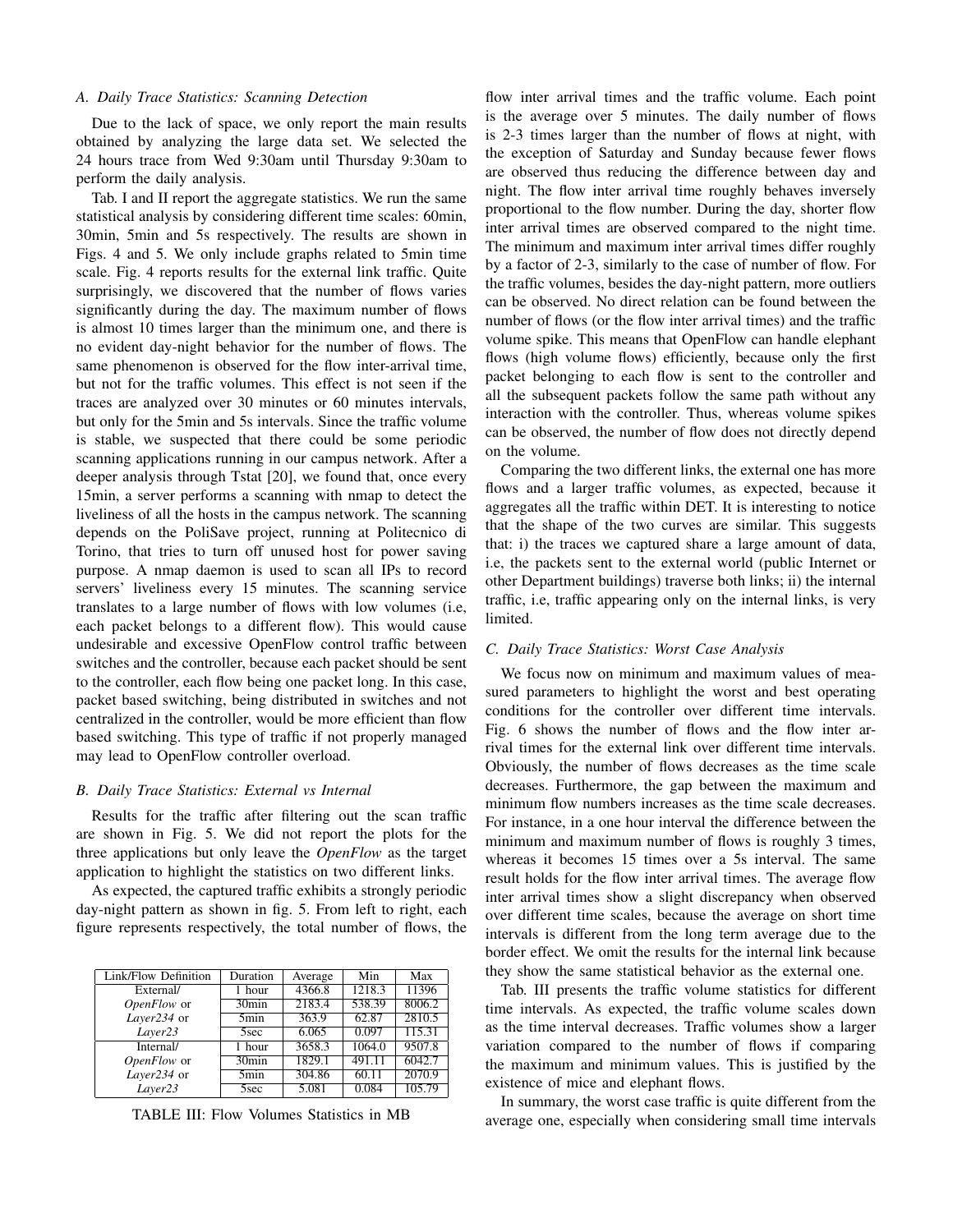

Fig. 4: Daily statistics on the external link averaged over 5min without filtering for different control applications. From left to right: number of flows, flow inter arrival time, traffic volume.



Fig. 5: Daily statistics on the external and internal links averaged over 5min with filtering. From left to right: number of flows, flow inter arrival time, traffic volume.



Fig. 6: External link capture. Maximum, average and minimum values for the number of flows (top) and flow inter arrival time (bottom) for different time intervals.



Fig. 7: Number of flows on the external link for different flow inactivity times.

(i.e, 5s, 5min). For instance, in Fig. 6, the maximum number of flows is 6 times larger when compared to the average value for a 5s interval. This must be taken into account when designing OpenFlow network architectures because the capability of OpenFlow controller should be several times larger than the expected average load to avoid traffic losses or large flow forwarding delays.

# *D. Flow Inactivity Parameter and Flow Size Distribution*

In this subsection we show how the flow inactivity time (FIT) influences controller performance. Fig. 7 shows the number of flows for the three applications with different FIT